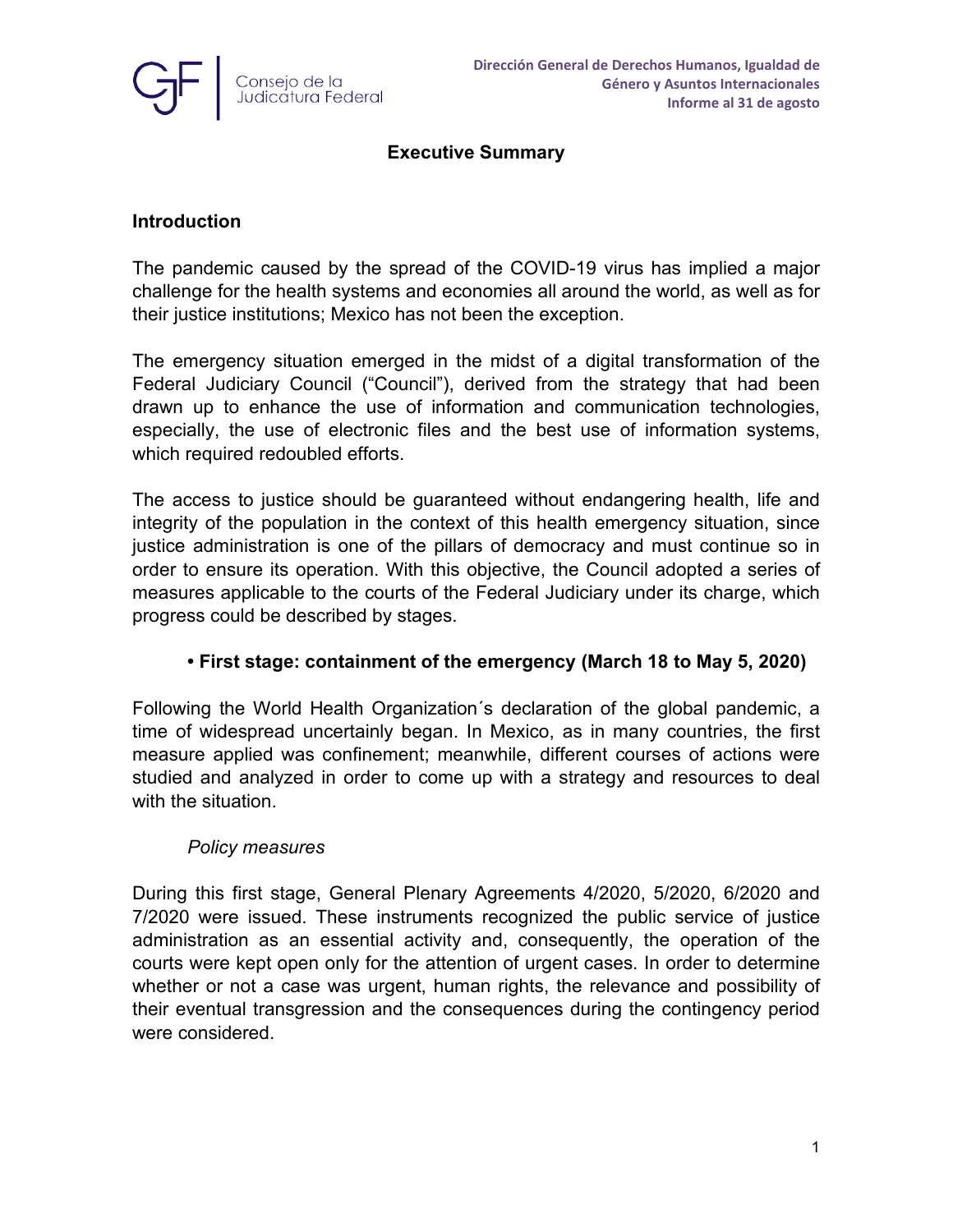

This transitory measures gave rise to questions that were resolved through the SECNO/4/2020 and SECNO/5/2020 newsletter of the Executive Secretary of New Courts (SECNO), providing certainty to justice operators.

### *Technological measures*

The use of real-time video conference was implemented for criminal matters, guaranteeing the principles of immediacy, contradiction and publicity.

### *Civil protection measures*

Social distancing and distance work measures were adopted as central elements to prevent occupational risks and protect the public, both in courts and in the administrative areas under of the Council´s responsibility.

### **• Second stage: first step towards the restoration of judicial activity on a larger scale (May 6 to June 15, 2020)**

Derived from the extension of the health contingency period and taking into account the recommendations of international organizations, a larger operation scheme was set up. This gave place to the beginning of the restoration process of judicial activity, especially for urgent cases, cases pending of final resolution and resumption of the procedures followed through the online trial.

#### *Policy measures*

During this period, the General Plenary Agreements 8/2020, 9/2020, 10/2020 and 11/2020 were approved, which most relevant aspects are: **(i)** special treatment of cases related to people held in prisons and who are in a particularly vulnerable situation; **(ii)** the obligation to analice the possible affectations and intersectional impacts on access to economic and social rights for vulnerable groups and populations, especially and enunciatively those groups with a vulnerability related to health; and **(iii)** resumption of all matters followed by online trial.

During this stage, the Secretary of the Special Commission issued the circulars 7/2020 and 8/2020; while the SECNO issued the interpretive circular SECNO/7/2020, in order to give content and scope of the measures adopted in the referred agreements.

#### *Technological measures*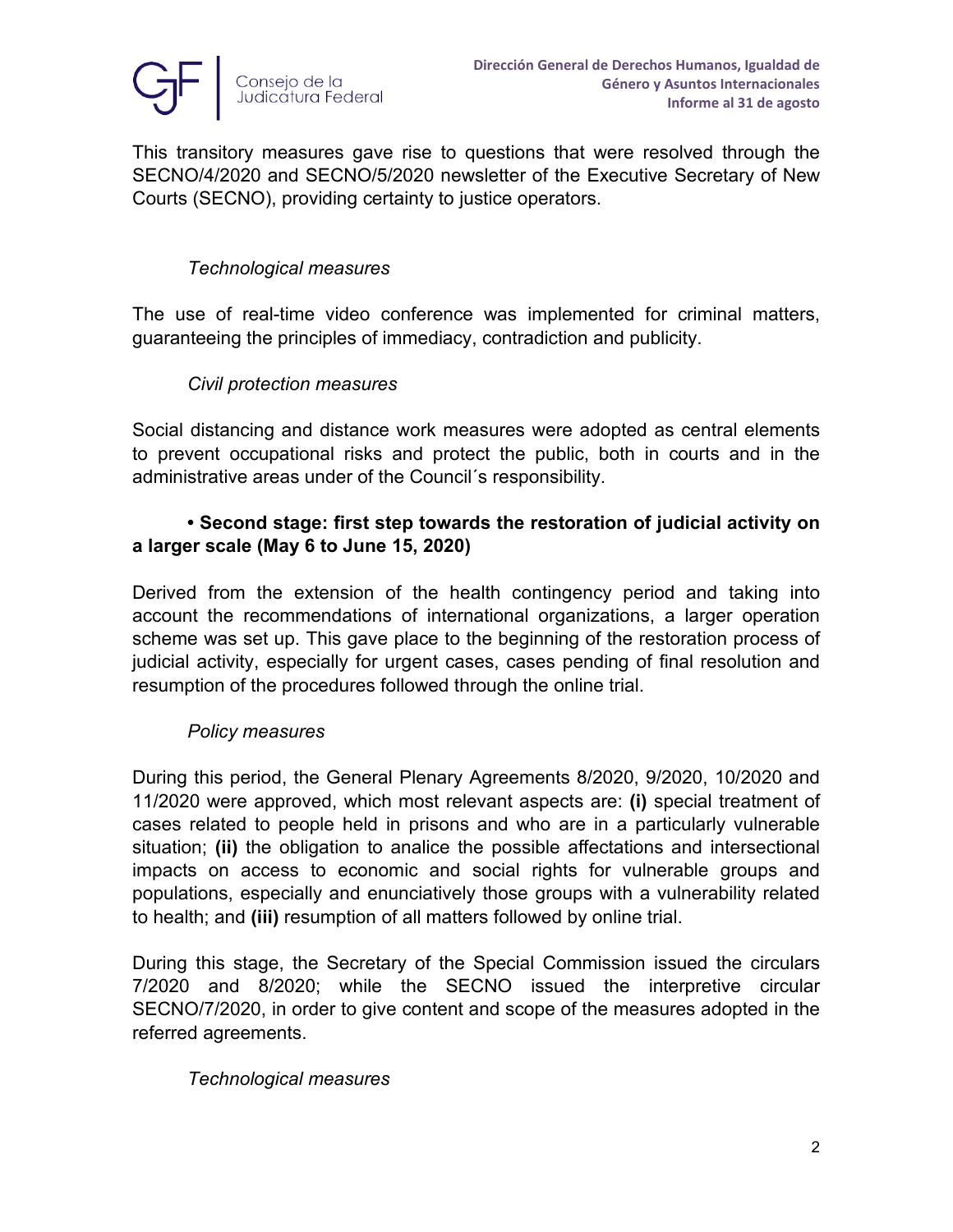

The functionalities of the online trial were complemented by the expedition of digital certificates with validity comparable to the autographed signature. The use of computer applications and electronic devices was authorized and encouraged to improve labor efficiency.

### *Civil protection measures*

Guidelines were approved and disseminated in the following areas: **(i)** safe return to work; **(ii)** admission of people to properties buildings managed by the Council; (iii) courts' clerks and workers of the public defense staff; **(iv)** people with disabilities; **(v)** document and file management; and **(vi)** installation and administration of sanitizing stations.

# **• Third stage: consolidation of the digital strategy (June 16 to August 2, 2020)**

This stage consolidated the first phase of the digital strategy announced in work general lines of Minister President Arturo Zaldívar, guaranteeing the right of access to the justice administration in an expeditious way and access to information and communication technologies through the concept of e-Justice from the Electronic System of the Federation Judiciary.

## *Regulatory and technological measures*

The General Plenary Agreements 12/2020, 13/2020, 14/2020, 15/2020, 16/2020, 17/2020, 18/2020 and 19/2020 were approved.

The first agreement played a key role that allowed to concentrate and regulate all the electronic services of the Council. The second agreement allowed the opening of all federal cases, regardless their instance or subject, having as a central axis the remote work and, specifically, the intensive use of the renewed technological platform of the Council.

Agreements 16/2020 and 17/2020 conciliated vacation periods for jurisdictional staff and administrative areas with the work schemes implemented during the contingency. In addition, the second of these instruments institutionalized the use of the electronic signature as an essential tool for the communications and [proceedings](https://www.linguee.es/ingles-espanol/traduccion/proceedings.html) of the Council. This was complemented with the guidelines for the use of the electronic signature application, developed by the Council.

Likewise, the Special Commission resolved one of the main problems at the beginning of this stage, consisting on the lack of digitization of the necessary